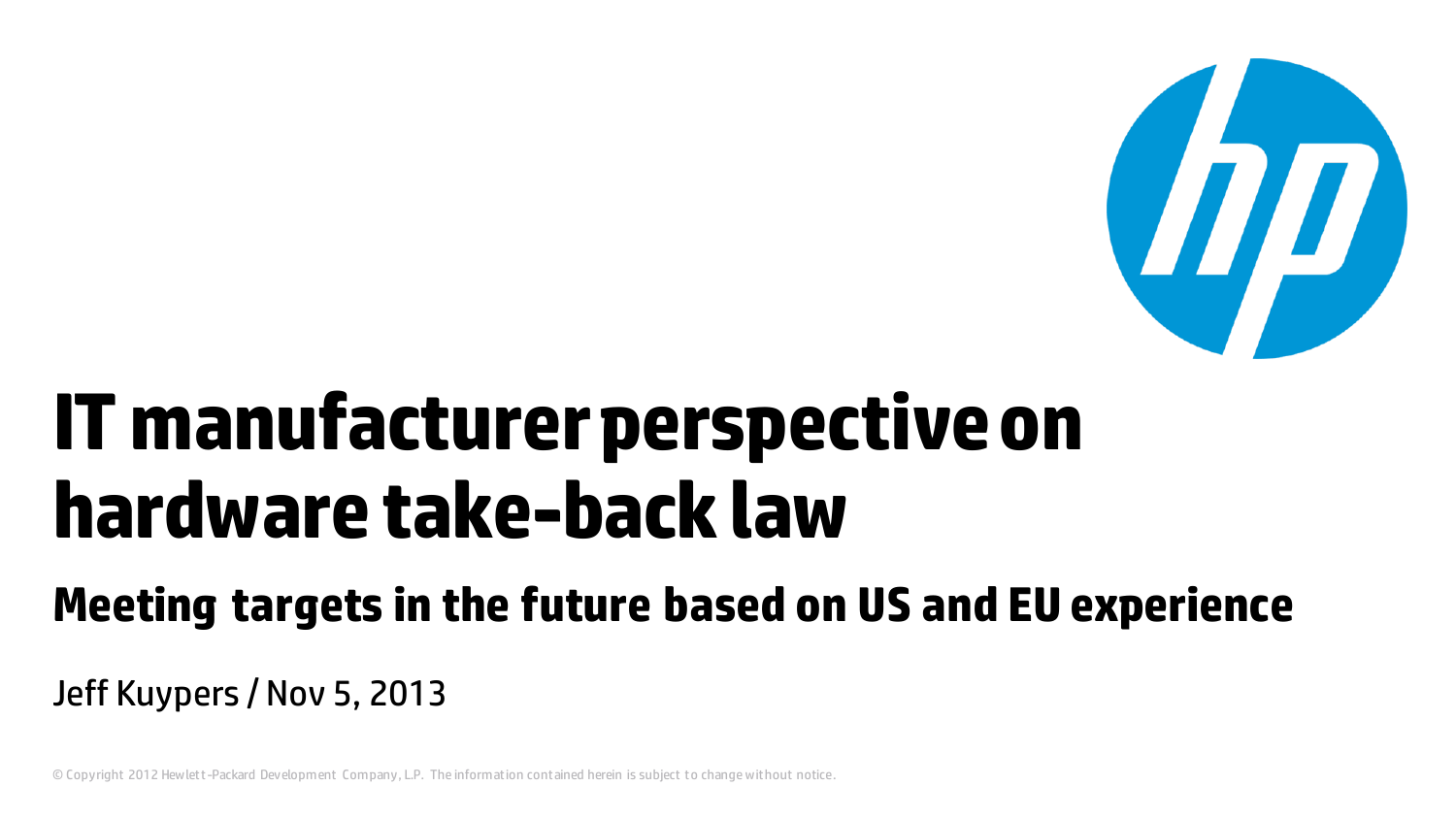## **Hewlett-Packard (HP) hardware take-back quick intro**

Examples of HP's commitment to managing used products

#### **Experienced**

HP has operated formal product takeback programs since 1987

#### Global

HP offers used product management services, including recycling, in 70 countries

#### **Proactive**

HP is developing capabilities in emerging markets, such as "East Africa Compliant Recycling"

#### Relevant for consumers

HP has increased drop-off sites to over 3,700 throughout the US, regardless of whether laws require such programs

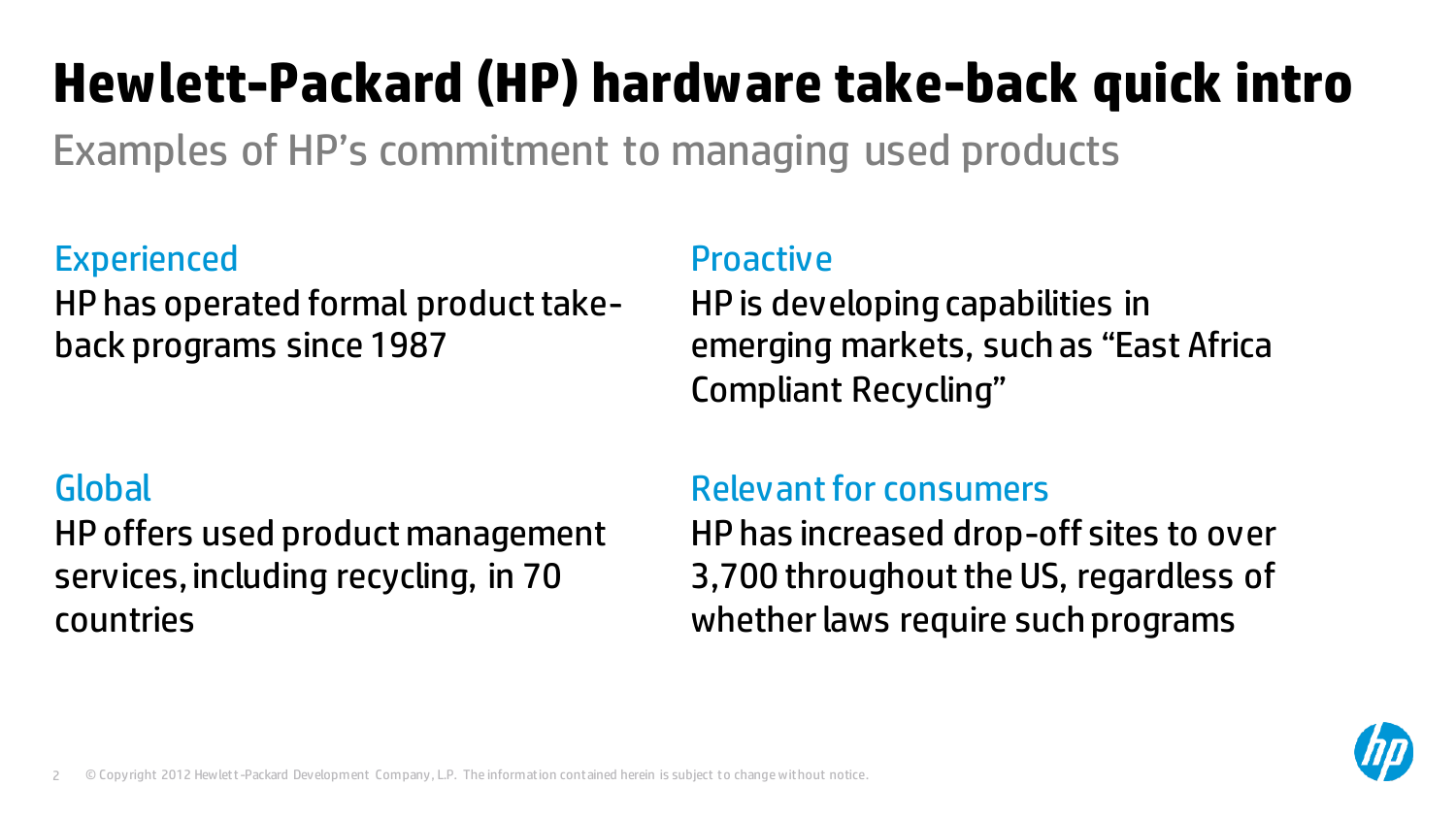**Situation:** multiple state laws require manufacturers to meet volume targets (e.g., 80% of sales weight)

**Objective today:** increase awareness regarding volume target sustainability concerns. We will:

Observe what is collected to meet US takeback targets *1*

> Tie a collection trend to impact on measuring future take-back performance

> > Suggest new approaches, motivate thought RE measuring future performance

**Share parallels from Europe**



3 © Copyright 2012 Hewlett-Packard Development Company, L.P. The information contained herein is subject to change without notice.

*2*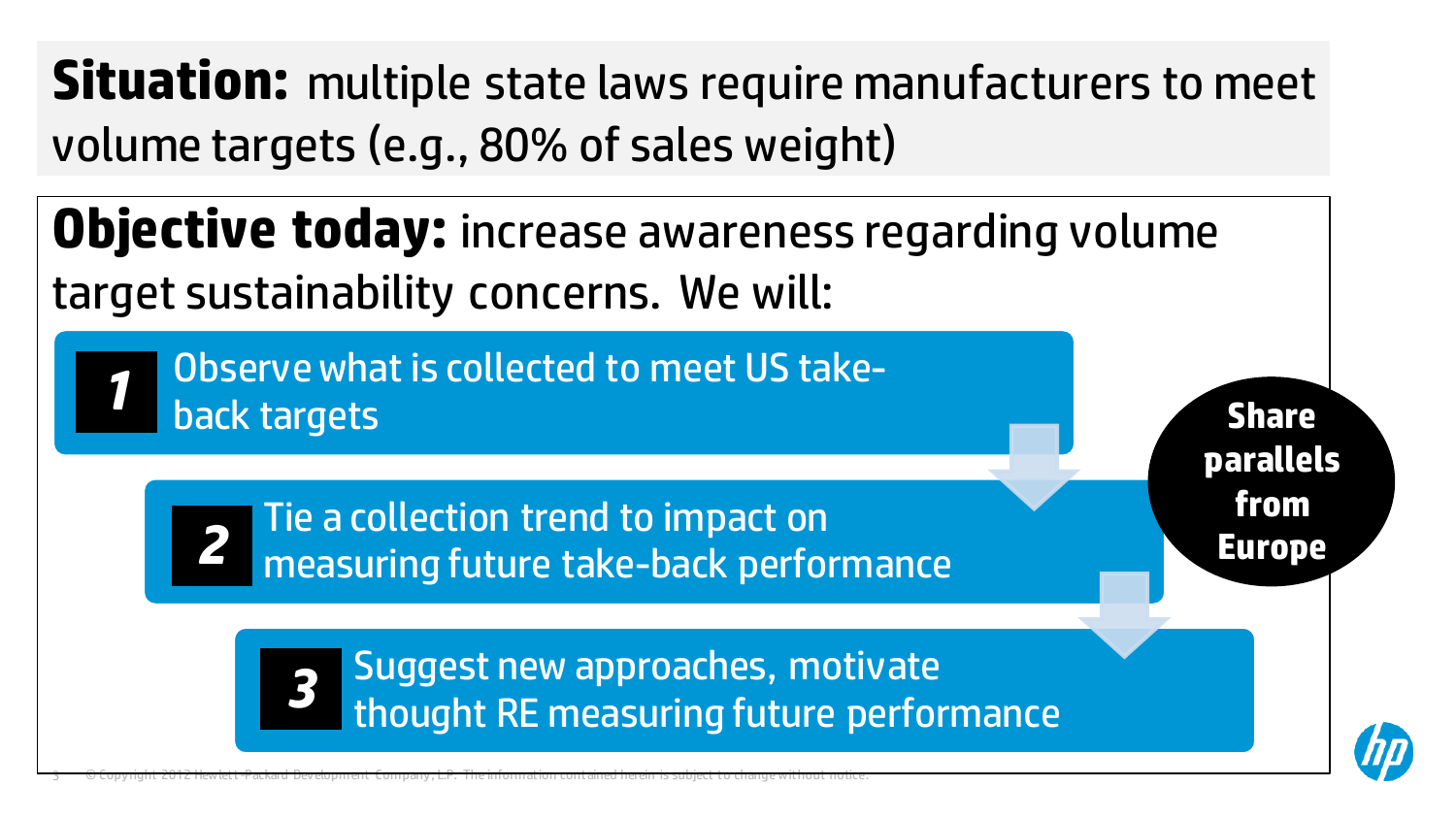### **Example product mix, 2012 industry take-back** Approx 89% TVs & monitors by weight

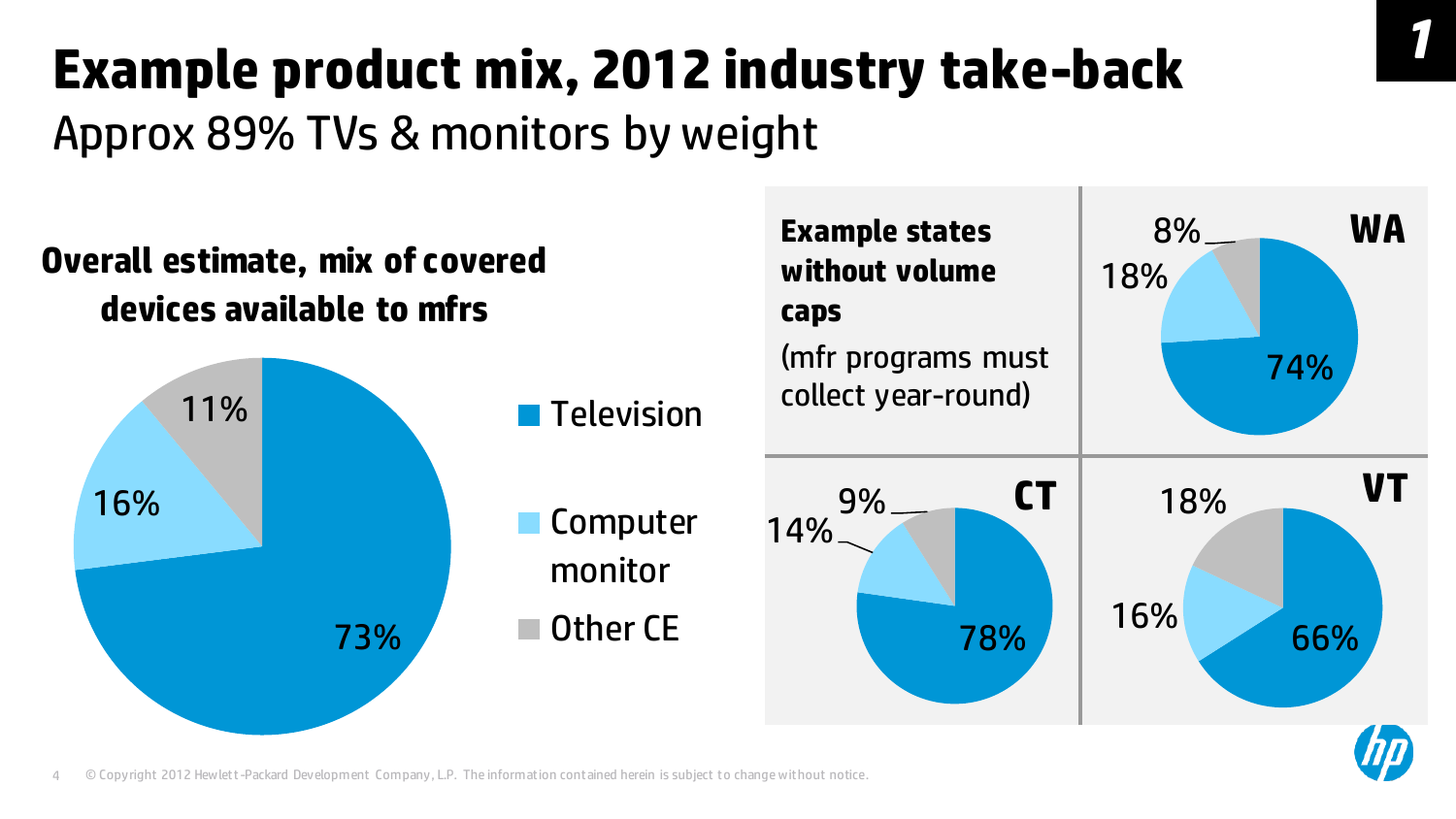### **TV & monitor product mix:**

Mostly CRTs today; CRT monitor decline has begun



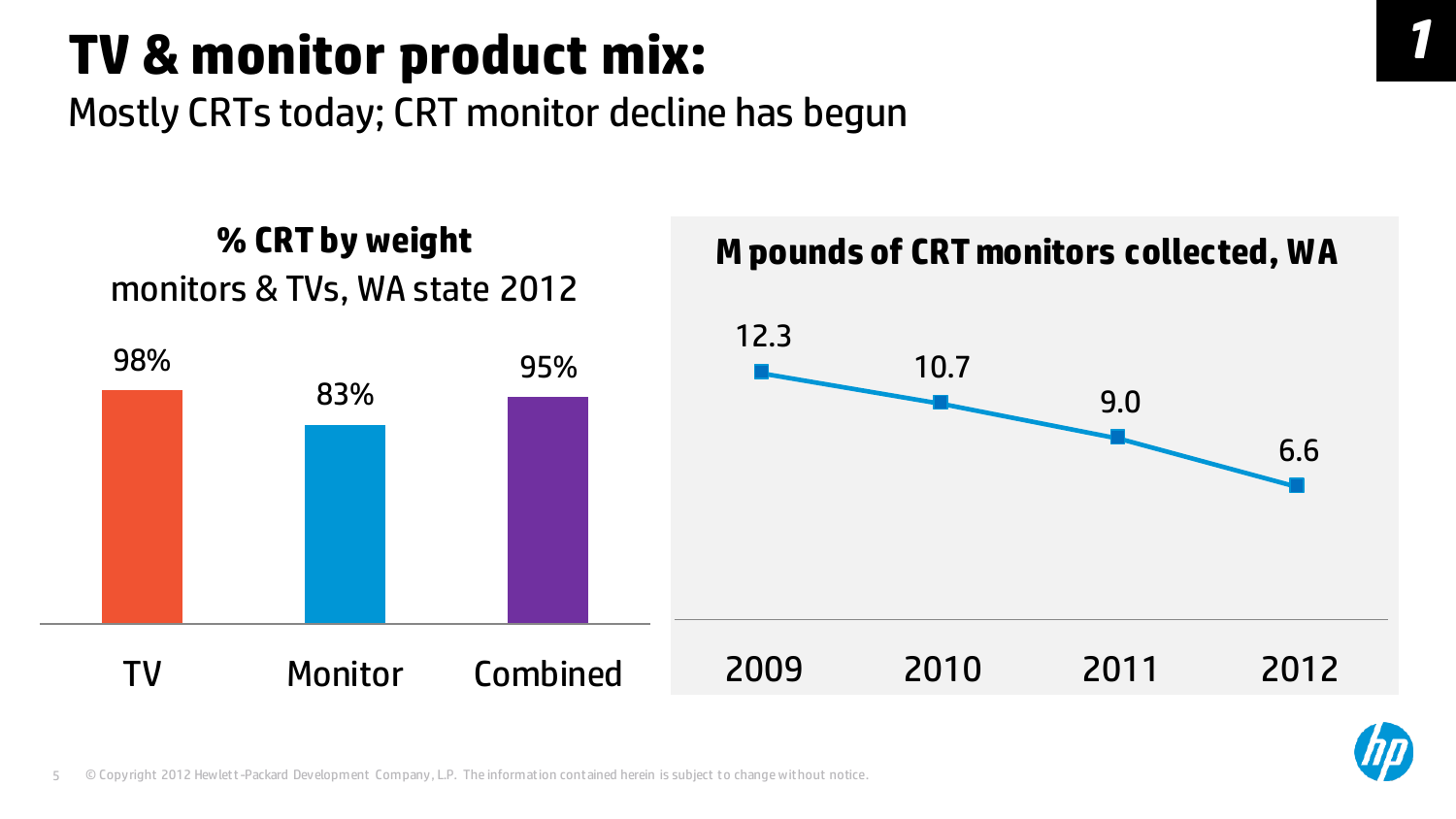### **Electronics recycling cost or value** Approximate based on HP experience in US & EU

#### **Relative cost / pound estimate**







*1*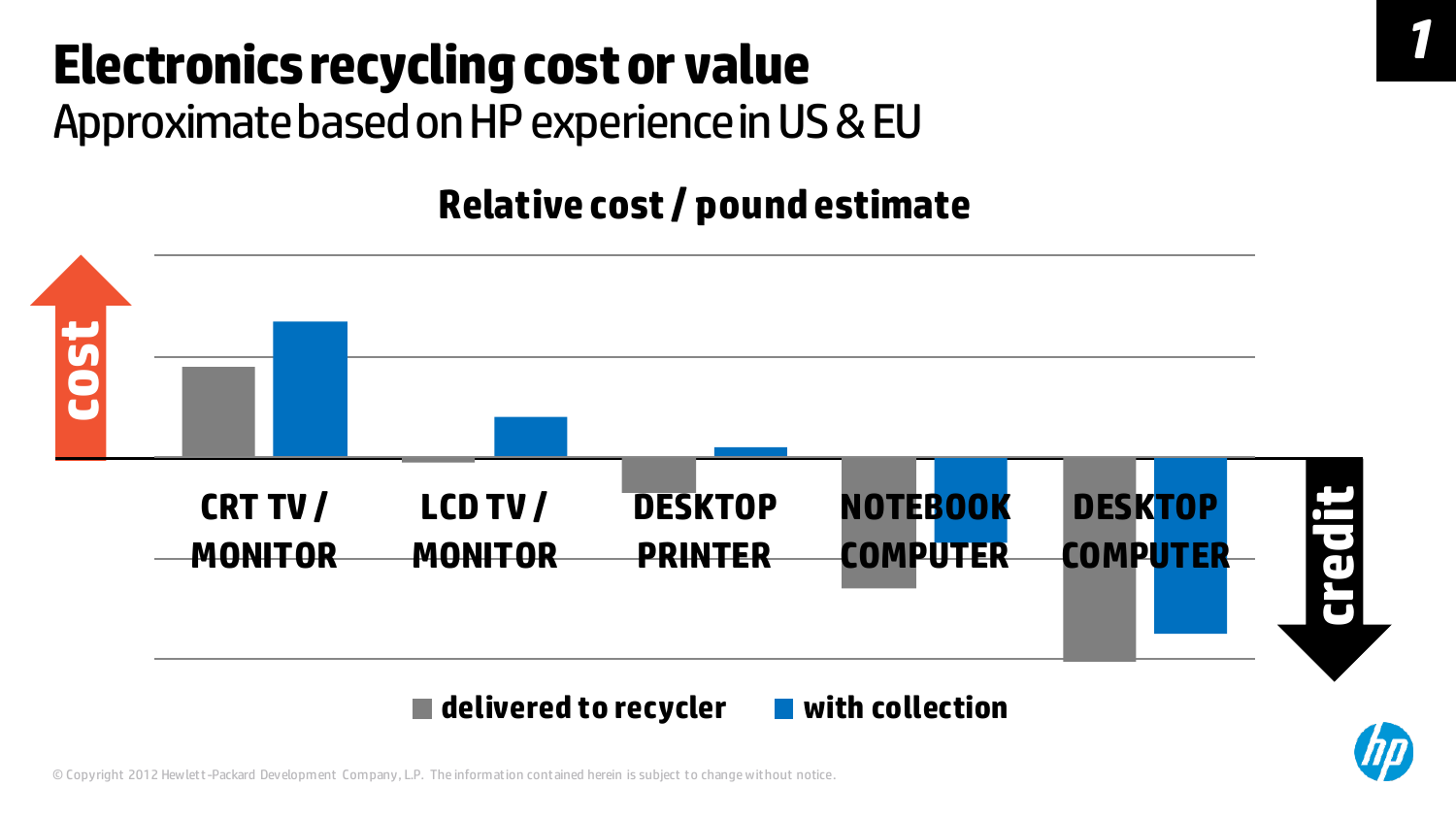#### **Value leads to diversion from manufacturer programs** Estimated % by weight of typical CEDs sold vs collected:

 $\frac{15\%}{6\%}$  10% 75%  $6\%$   $10\%$  5% 89% PC (desktop & portable) PC peripherals Displays (TV & monitor) 2012 CED sales mix 2012 CED collection mix (95% CRTs) (No CRTs) Products with recycling *value diverted*, harder for OEMs to get back Products with recycling *cost* (e.g., CRTs) *not diverted*, easier for OEMs to get back **CED = "covered electronic device" in law** NOTE: TV peripherals not  $included \rightarrow omitted$  in most state laws, though sales may top covered PC peripherals\*

© sales (game console, video recorder / player, STBs, audio) wasnearly 2X the weight of PC printers sold in the US in 2012. \* HP analysis of syndicated market research consumer sales data and high volume unit sales weights indicates TV peripheral

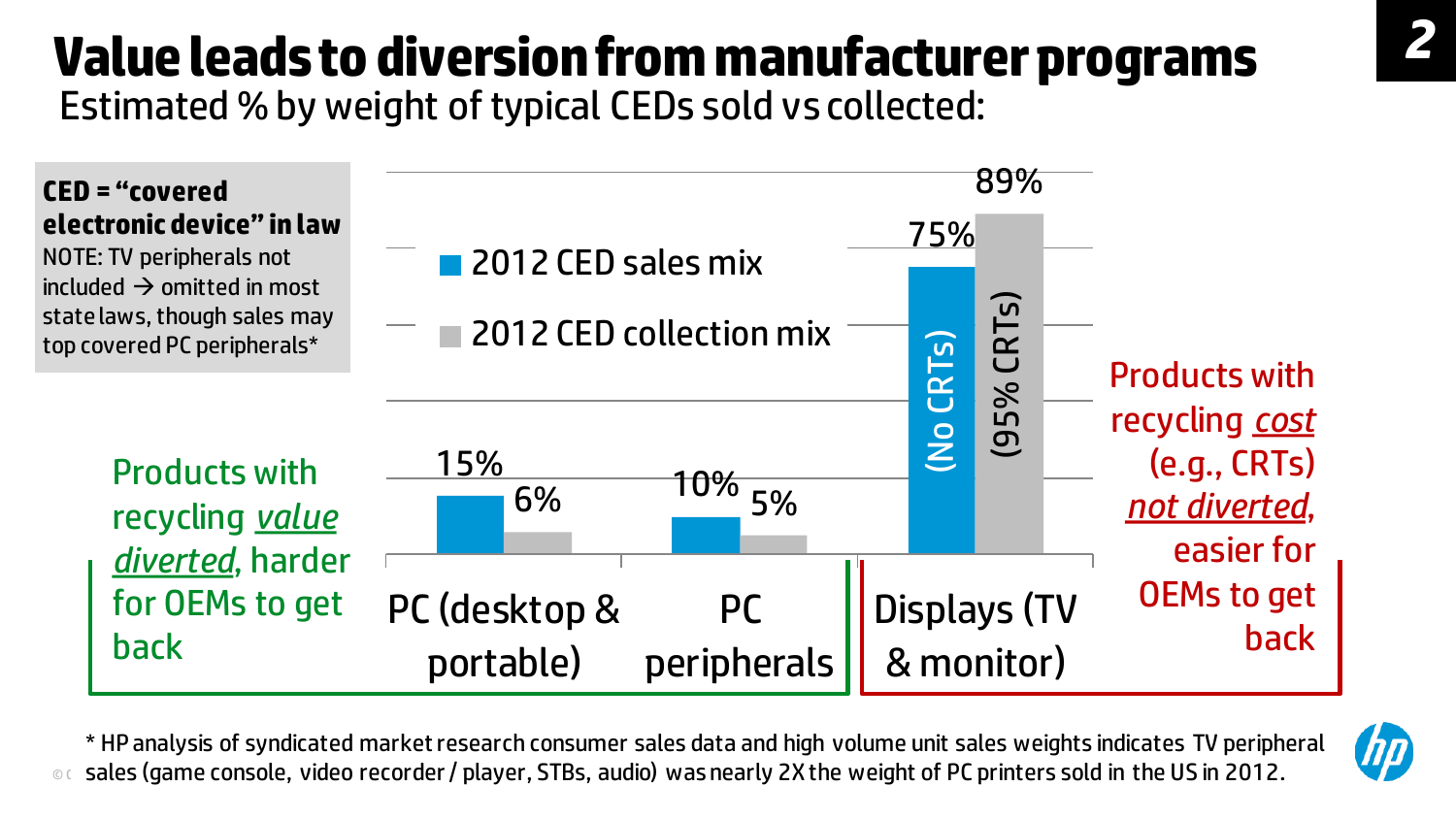# **Electronic equipment collection mix in EU**

~ 40% electronic equipment is TVs & monitors; ~ 30% CRTs

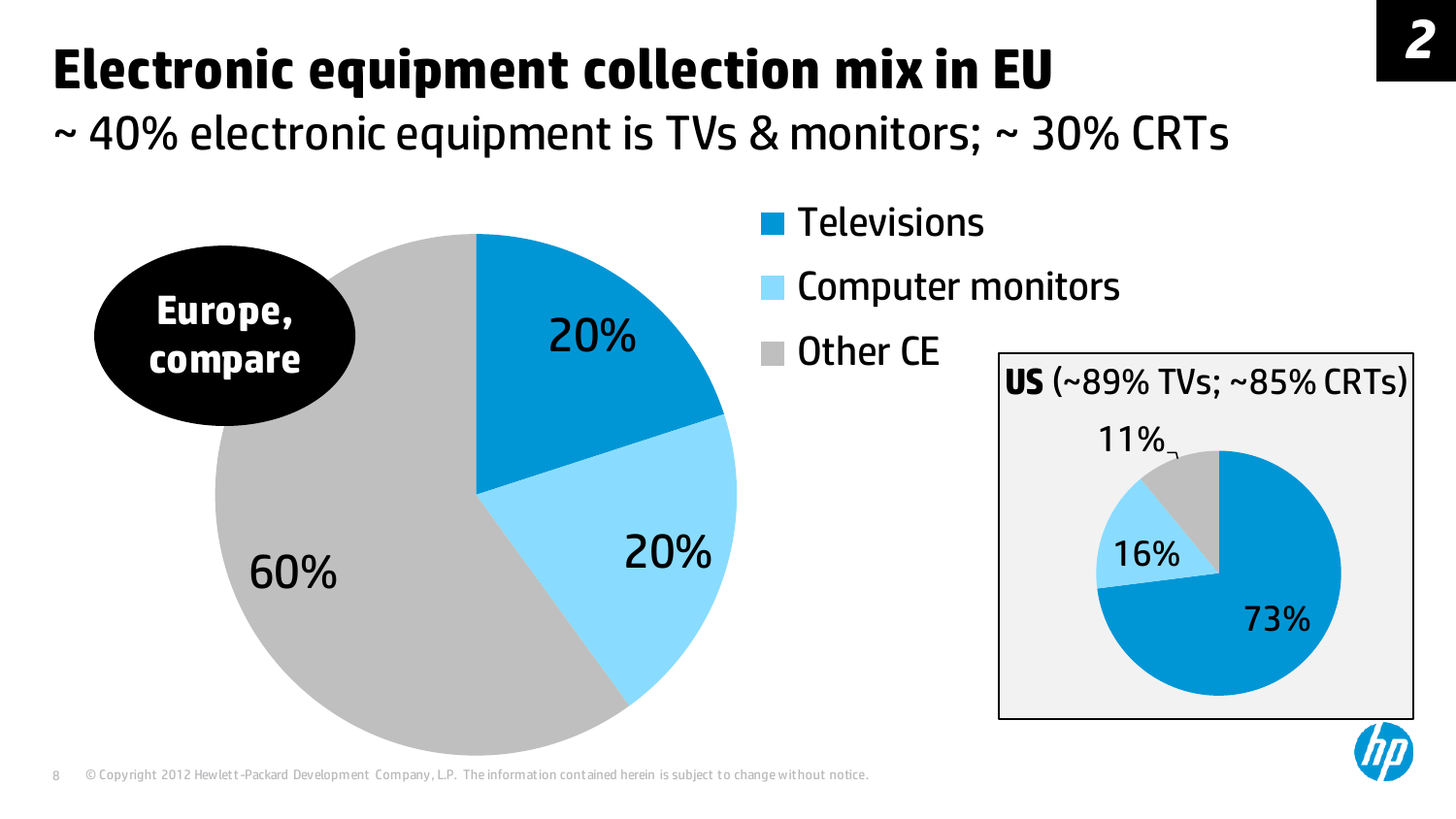### **Europe: higher value mix, higher diversion** (US future)





*2*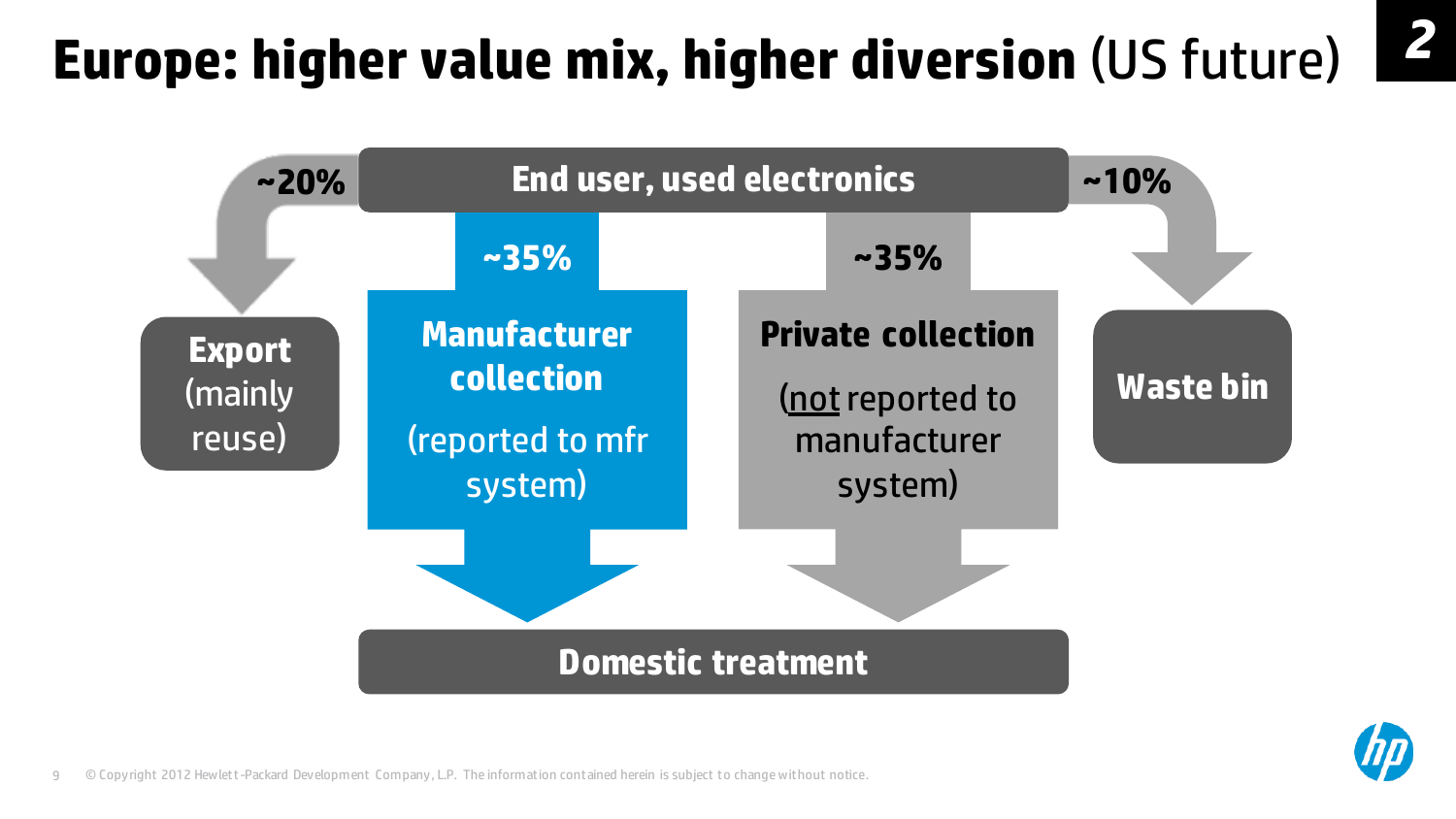# **Suggestions for further thought**

How to measure & manage volume performance in the future

Like EU direction, track data for all flows

- Recyclers to report all flows processed for both mfr and non-mfr sources
- Total collected is what state / jurisdiction uses to measure overall success

#### Separate volume goals and penalties

- Measure costly (e.g. CRT-related devices) vsmore valuable devices separately
- If not meeting goals for valuable devices, provide alternatives to monetary penalties on mfrs, such as:
	- Validate or work to increase take-back public awareness, and/or
	- Demonstrate reasonable accessibility of programs